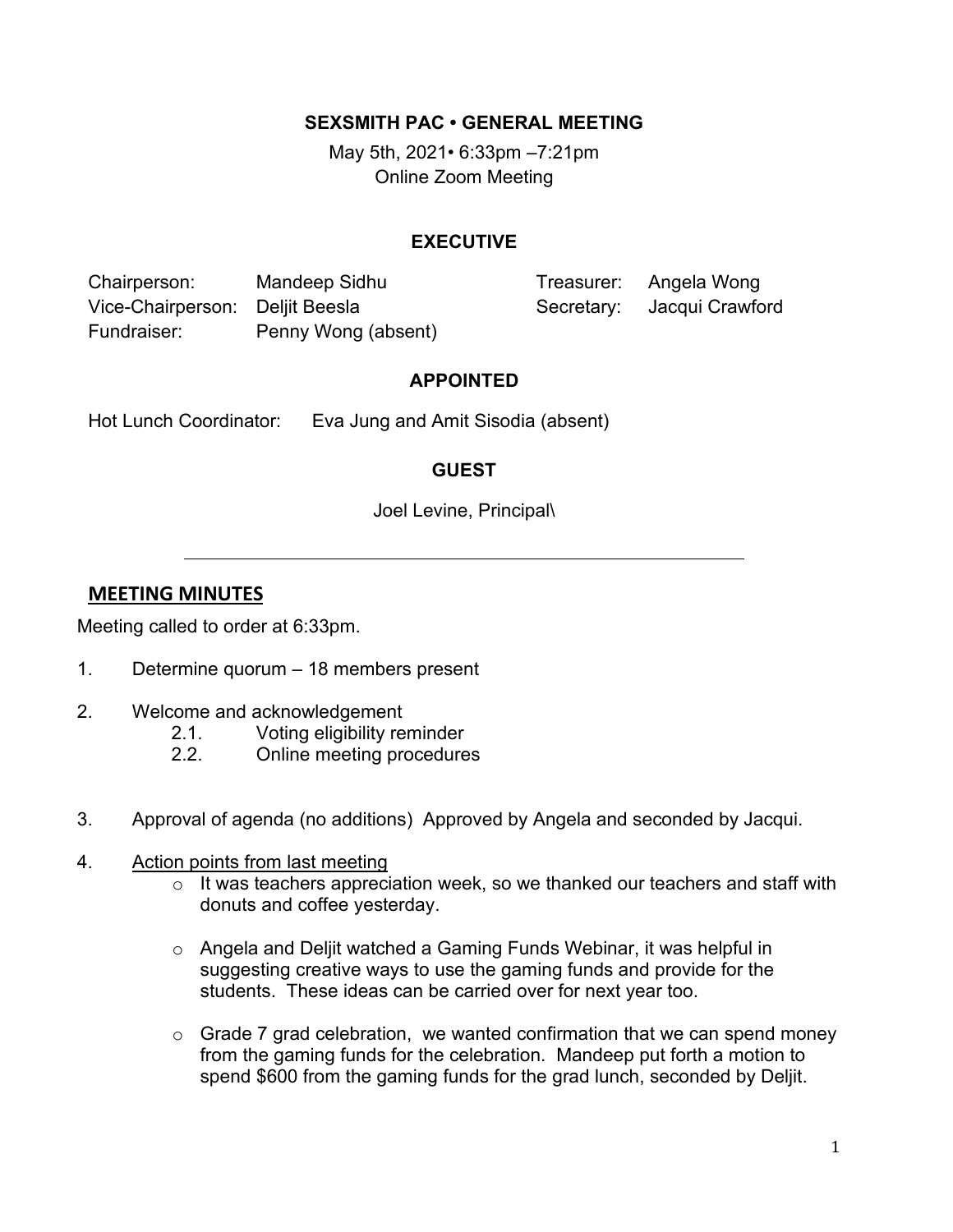- $\circ$  Gaming funds can be spent on virtual field trips, we will work with teachers next year to find out which trips they would like to book. In addition, we can purchase books and games for the library.
- $\circ$  We can contribute to the Pumpkin Patch with our Gaming funds, that will be a next year item.
- o Gaming funds can contribute to snacks on Sports Day. A motion was put forth by Mandeep and seconded by Eva to purchase freezies, chips and juice boxes for Sports day. Approx \$3 per student, approx \$1250 in total.
- o Hot lunch donation refunds update will be given by treasurer.
- o We use the BCC PAC resources. Mandeep put forth a motion to formally register Sexsmith PAC with the BCC PAC for a cost of \$75, seconded by Angela.
- 5. Approval of March 31<sup>st</sup> 2021 Minutes (approved by Mandeep and seconded by Deljit.

### 6. **Guest - Principal Levine's Report**

- 6.1 Thanks for the treats, all the staff really appreciate it.
- 6.2 There are 421 students at the moment, we have 403 students next year. We are down to 2 kindergartens and back to 17 divisions. Classes are full, we have a waiting list. If there is an educational reason that you want your child in a specific class, let Mr Levine know in writing by May 31st.
- 6.3 Vaccination program is underway in Vancouver, there is access for preschool staff and out of school
- 6.4 Significant problems with obtaining teachers on-call. This week, 3 teachers away without outside coverage, we are scrambling each day to cover the teachers, with the support teachers, librarian and Mr Levine assisting. Children with extra needs are not getting the help that is needed, this is across the district.
- 6.5 Tomorrow is an earth quake drill, it's scaled down from previous years. The kids will hear noise and perform the actions (get under table). Teachers will talk about safety. The District has decided that October 2021 will be the "big earthquake drill".
- 6.6 Thanks for approving the sports day monies, sports day will be class based, it wont be the same as previous, all together in Winona Park.
- 6.7 Individual Picture day is May 31st.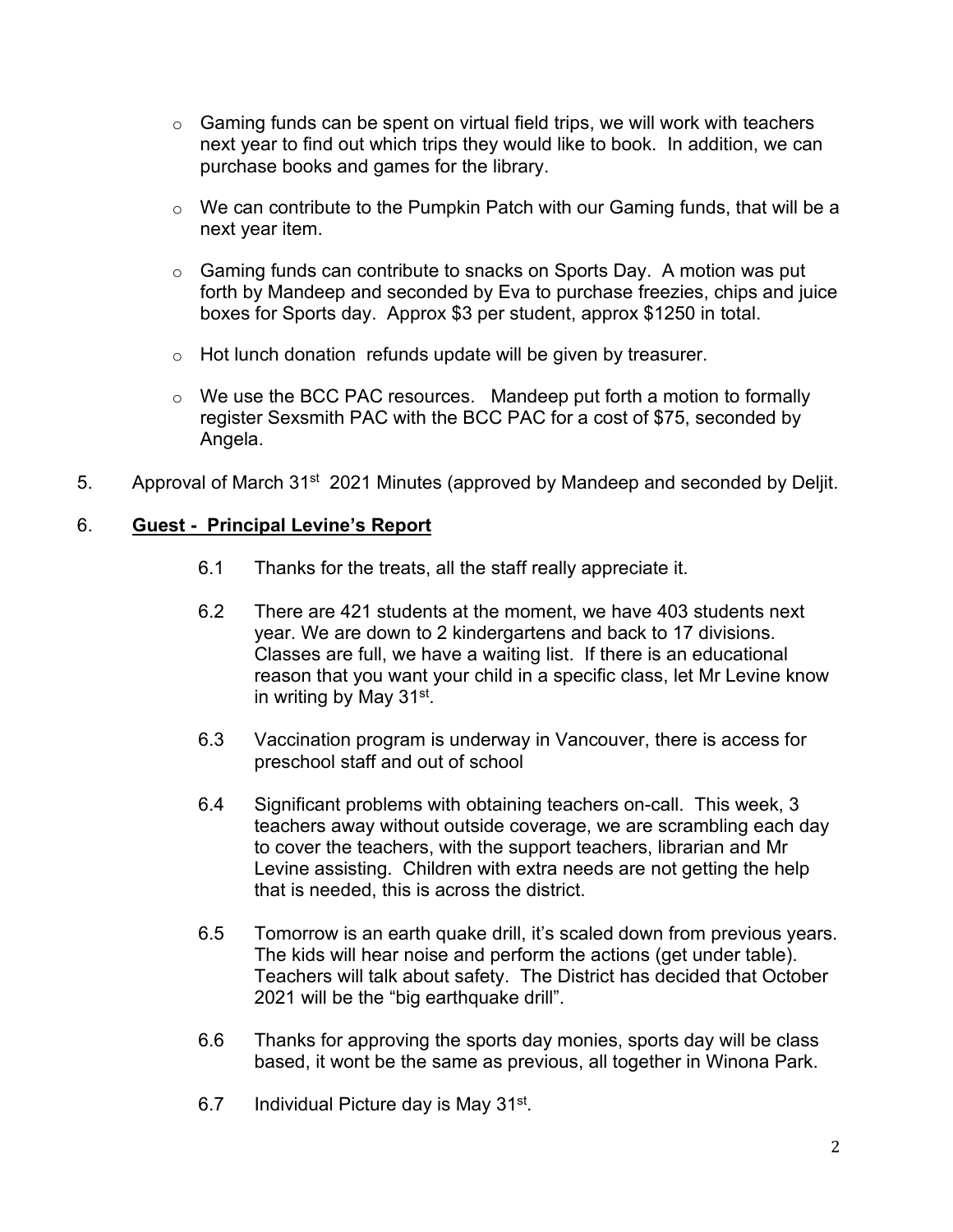### **QUESTIONS:**

- Any parent volunteers for sports day? *A couple of parents could organize the treats for each class set. The PAC volunteered to sort the treats in boxes the day before. will be sorted the day before.*
- Angela asked Mr Levine pass on the information/list to teachers and librarian for next year about the use of the gaming funds.
- Angela stated that it's time to apply for gaming fund grant, some schools decided not to apply it for last year, we did and received more grant money, should we apply for it this year? I think we should, we may be able to go ahead with sports, basketball/volleyball or after school clubs, it would be good to purchase tents for track and field. It was agreed that Angela would go ahead and apply for the grant.

No further questions.

# *7.* **Treasurer's Report and Hot Lunch Refund update – Angela**

| breakdown as follows:<br><b>PAC General Account</b><br>14, 851.50<br><b>PAC General Account Hot Lunch Funds</b><br>PAC fundraising - Nil<br>. <b>.</b> .<br><b>Total</b><br>26, 365.65<br>Included in the above amount;<br>I-Ride<br>\$600.00 (approved last year)<br>\$600.00<br><b>Total</b><br>Gaming account<br>13,908.32<br>Members shares<br>6.11<br>------------<br><b>Total</b><br>\$13,914.43 | 7.1 | May 5th 2021 BALANCES<br>Our current funds available are |  | \$42, 280.08<br>11, 514.15 (restricted) |  |
|--------------------------------------------------------------------------------------------------------------------------------------------------------------------------------------------------------------------------------------------------------------------------------------------------------------------------------------------------------------------------------------------------------|-----|----------------------------------------------------------|--|-----------------------------------------|--|
|                                                                                                                                                                                                                                                                                                                                                                                                        |     |                                                          |  |                                         |  |
|                                                                                                                                                                                                                                                                                                                                                                                                        |     |                                                          |  |                                         |  |
|                                                                                                                                                                                                                                                                                                                                                                                                        |     |                                                          |  |                                         |  |
|                                                                                                                                                                                                                                                                                                                                                                                                        |     |                                                          |  |                                         |  |
|                                                                                                                                                                                                                                                                                                                                                                                                        |     |                                                          |  |                                         |  |
|                                                                                                                                                                                                                                                                                                                                                                                                        |     |                                                          |  |                                         |  |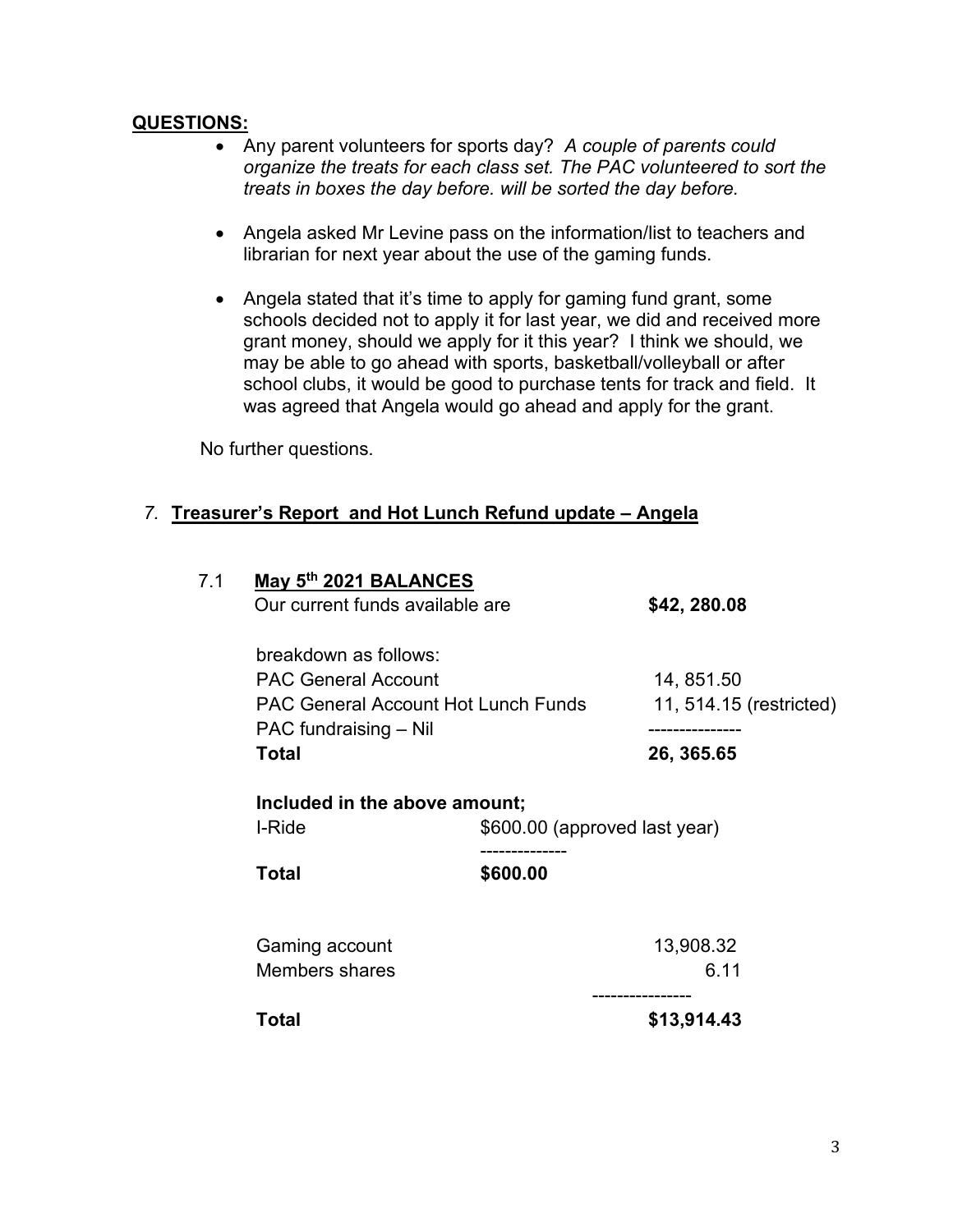### 7.2 **Gaming funds projections – updated May 25th**

|                           | Sep 2019 | <b>SEP 2020</b> |
|---------------------------|----------|-----------------|
| <b>Funding received</b>   | \$8020   | \$7880          |
| Use by                    | Sep 2022 | Sep 2023        |
|                           |          |                 |
| Use of funds              |          |                 |
| Diwali Festival           | \$435    |                 |
| Christmas                 | \$1264   |                 |
| Lunar New Year            | \$273    |                 |
| Field trip transportation |          |                 |
| Spring Fun Fair           |          |                 |
| <b>Filipinos Festival</b> |          |                 |
| Office – Cheques          | \$89     |                 |
| <b>TOTAL FUNDS USED</b>   | \$2060   |                 |
| <b>FUNDS REMAINING</b>    | \$5960   |                 |
|                           |          | \$7880          |

7.3 PAC Hot lunch responses from the google forms received. We received 98 responses, 3 were duplicates, so 95 responses. 65 responses were to donate funds, 26 requested a refund and 3 requested a portion to be donated and a portion to be refunded. However, 135 students have not responded, which is approx \$6000. Discussions about how to contact these students ended up with a mass email going out again, with a heading of don't respond if you have already responded and a deadline of when to respond. Then the money will be donated to our technology fund if there is no response.

No further questions, Treasurers Report has been filed as submitted.

#### **8. Fundraiser Report**

- 8.1 Nothing to report.
- 8.2 Ongoing fundraisers.
	- o We have **Fundscrip gift cards** as an ongoing fundraiser. The sign up link is:<https://www.fundscrip.com/Sign-Up.aspx?IID=2CBHHR>
	- o **Olivers Labels** Keep your items out of the lost and found pile by labelling your personal items with Oliver's labels. Custom labels can be printed with your child's name to use on all their